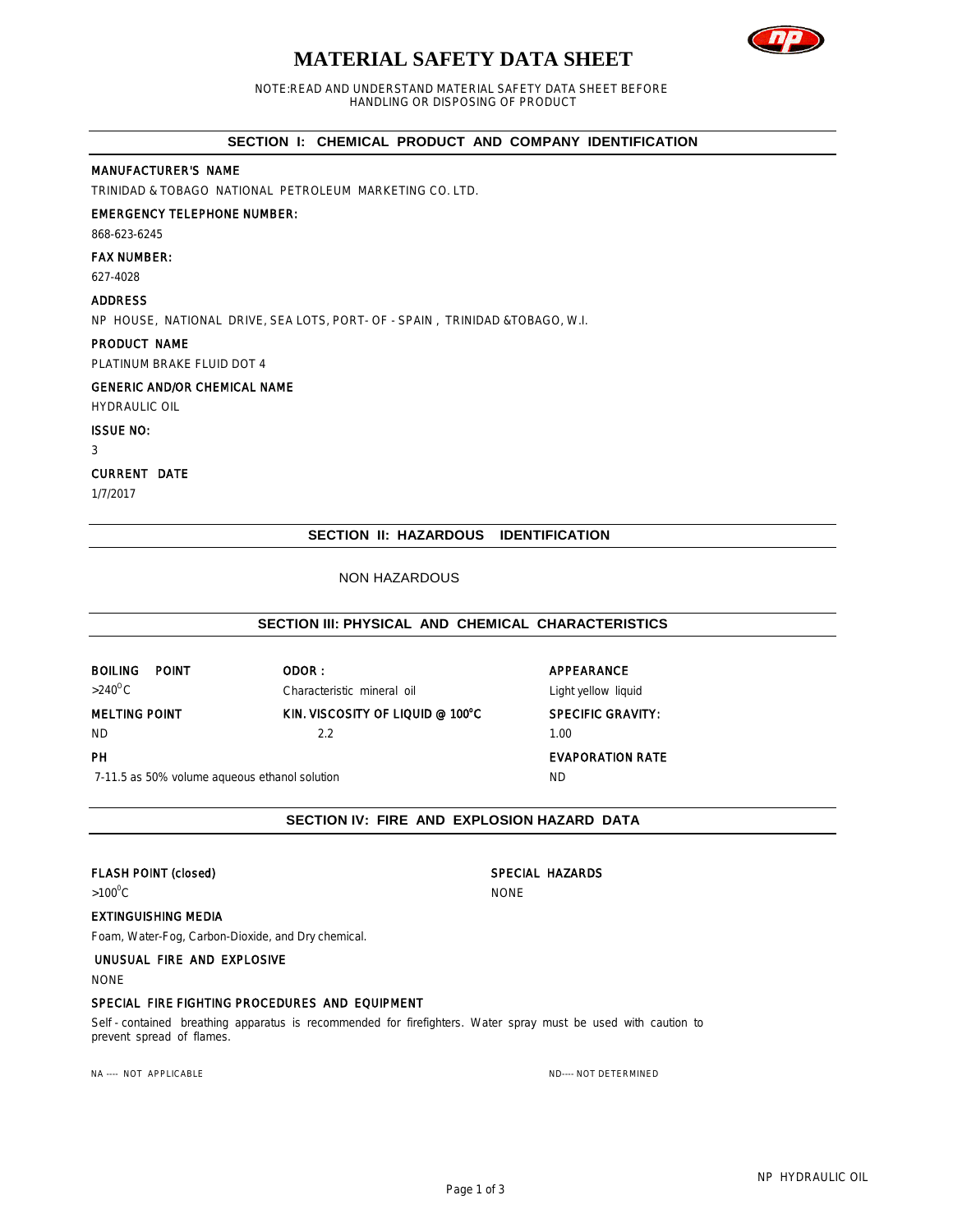# STABILITY ( UNDER NORMAL CONDITIONS)

**STABLE** 

# CONDITIONS TO AVOID

none known

# INCOMPATIBILITY ( MATERIALS TO AVOID)

STRONG OXIDISERS such as hydrogen peroxide, bromine and chromic acid.

# PRODUCTS EVOLVED WHEN SUBJECTED TO HEAT OR COMBUSTION

Toxic levels of carbon monoxide, carbon dioxide and other harmful products. As well as silicon dioxide and formaldehyde.

# **SECTION VI: HEALTH HAZARD DATA**

# ROUTE(S) OF ENTRY

Skin, Eyes, Inhalation, Ingestion

EFFECTS OF OVEREXPOSURE

SKIN :Expected to be a mild skin irritant.

EYES :Direct eye contact may cause temporary discomfort

INHALATION: Inhalation of vapors at an elevated temperature may cause respiratory irritation.

INGESTION : If a large amount is swallowed, abdominal discomfort, and nausea may occur.

### EMERGENCY AND FIRST AID PROCEDURES

SKIN : Wash with soap and water. Obtain medical attention if skin disorders develop.

 Remove contaminated clothing and launder before reuse. Discard shoes and other leather articles saturated with the material. EYES: Flush eyes with plenty of water and obtain medical aid if irritation persists.

INHALATION: If adverse effects occur, remove to fresh air.Using proper respiratory protection, immediately remove the

affected victim from exposure. Administer artificial respiration if breathing is stopped. Keep at rest.

INGESTION : If swallowed, give two glasses of water and get medical attention. DO NOT INDUCE VOMITING.

# **SECTION VII: PRECAUTIONS FOR SAFE HANDLING AND USE**

# PROCEDURE IN CASE OF ACCIDENTAL, RELEASE, BREAKAGE OR LEAKAGE

Remove mechanically or contain on an absorbent material (eg. sand or earth) to prevent migration and entry into sewers or streams.Eliminate sources of ignition.

Clean any slippery surfaces by appropriate techniques, such as : several moppings or swabbings with

appropriate solvents ; washing with mild, caustic detergents or solutions.

# WASTE DISPOSAL METHOD

Dispose of in accordance with good waste management practise and local regulations.

# PRECAUTIONS TO BE TAKEN IN HANDLING AND STORING

Keep away from heat and flames. Store in a temperature range of 1-80 °C

Keep container closed. Handle and open containers with care.

Store in a cool well ventilated place away from incompatible materials.

Do not store near strong oxidizing agents.

# SPECIAL PRECAUTION

Empty containers retain material residue. Do not cut, weld, braze, solder, drill, grind or expose containers to heat, flame, spark or other sources of ignition. Do not reuse empties without commercial cleaning or reconditioning.

#### OTHER PRECAUTIONS

|                                                   | NFPA CODE | HMIS CODE                                         | <b>KFY</b>     |
|---------------------------------------------------|-----------|---------------------------------------------------|----------------|
| <b>HEALTH</b>                                     |           | $\left( \right)$                                  | $4 = SEVERE$   |
| <b>FLAMMABILITY</b>                               |           | 1.                                                | $3 = SERIOUS$  |
| REACTIVITY                                        |           | $\Omega$                                          | $2 = MODERATE$ |
|                                                   |           |                                                   | $1 = SLIGHT$   |
|                                                   |           |                                                   | $0 =$ MINIMAL  |
| Note: NFPA---National Fire Protection Association |           | HMIS--- Hazardous Materials Identification System |                |